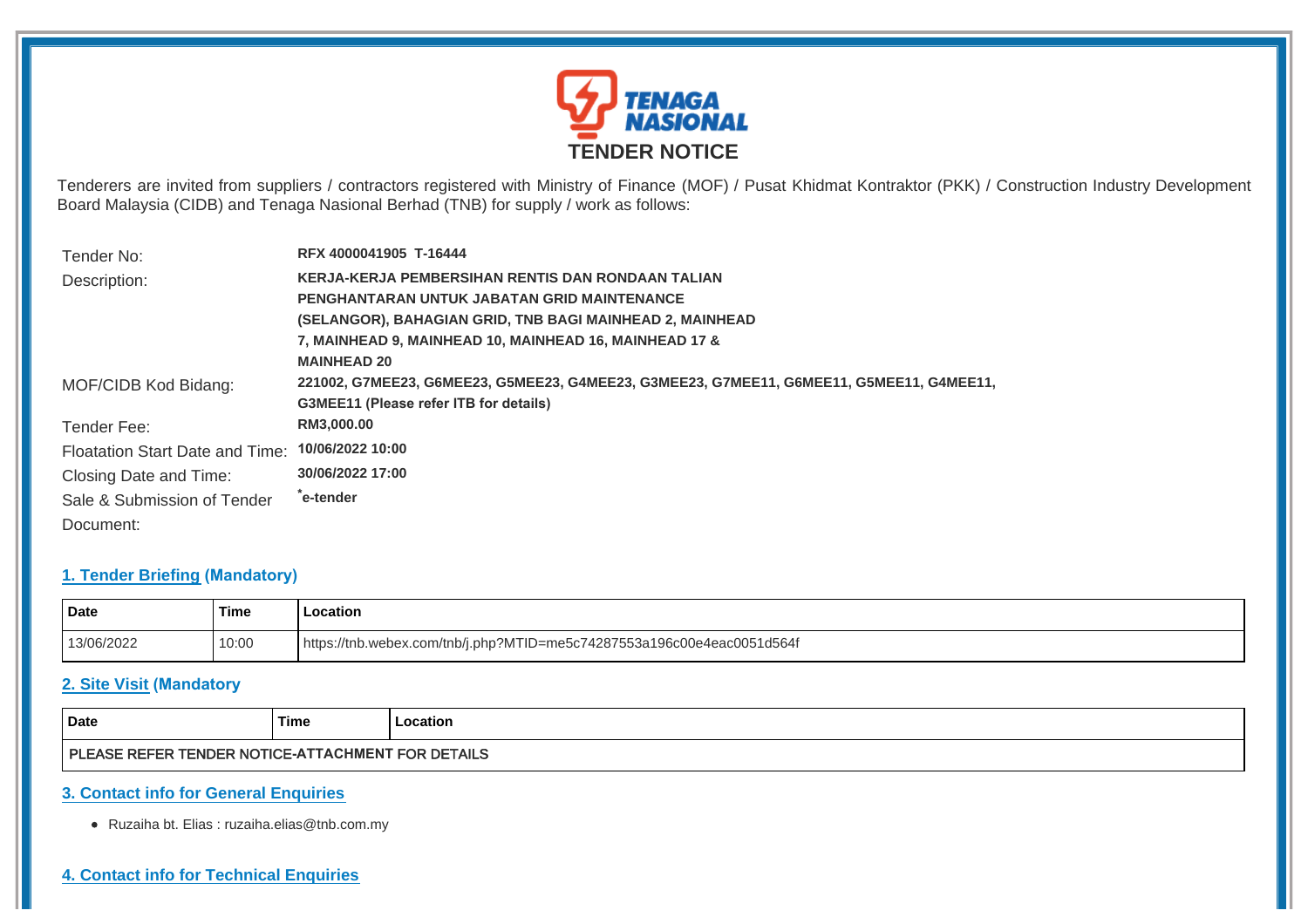Khairil Wahida Mohd Noor : KhairilWahida@tnb.com.my

#### **Notice of e-Tender Requirement:**

- This is an electronic tender under the implementation of Supply Chain Management System (SCMS). Tender document can only be acquired online; therefore it is not available for sale at TNB tender counter.
- For guidelines on tender participation, and tender fee online payment. Please Visit SRM website : https://www.tnb.com.my/doing-business-with-tnb/suppliers/supplier-relationshipmanagement
- Manual or hardcopy submission may result in rejection of your tender response
- This tender is only open for participation to suppliers that have registered as Supplier Self-Service (SUS Supplier).
- All relevant certificates must be updated in SUS Portal to enable supplier's participation.

#### **Tender Fee Payment**

- **Payments made for tender fee are not refundable.**
- RFx or eTender should be made via online payment . Kindly refer to the userguide for online payment here: https://www.tnb.com.my/assets/files/PANDUAN\_PENGGUNA\_(SUPPLIER)\_PEMBAYARAN\_PEMBEKAL(FPX).pdf
- For Normal/ manual tender, please refer to the tender advertisement and initiator of the tender

All existing TNB Suppliers who wish to charge TNB with SST must send a copy of Royal Malaysian Customs Department letter to TNB Supplier Registration Unit via e-mail to ssdproc@tnb.com.my.

**Tenaga Nasional Berhad does not bind itself to accept the lowest or any tender nor to assign any reason for the rejection of any tender nor will it be responsible for any cost incurred by the tenderers.**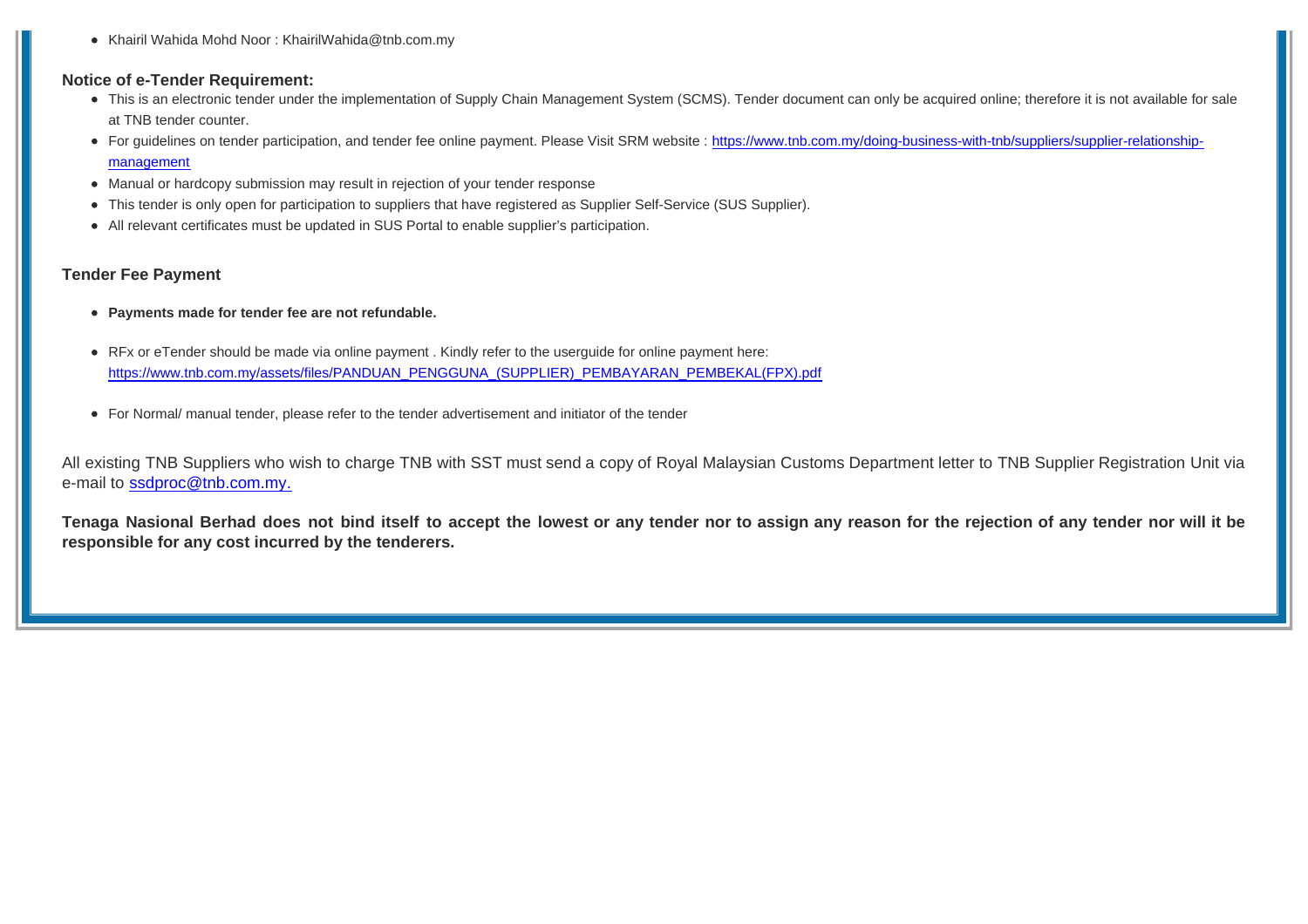# **SITE VISIT SCHEDULE**